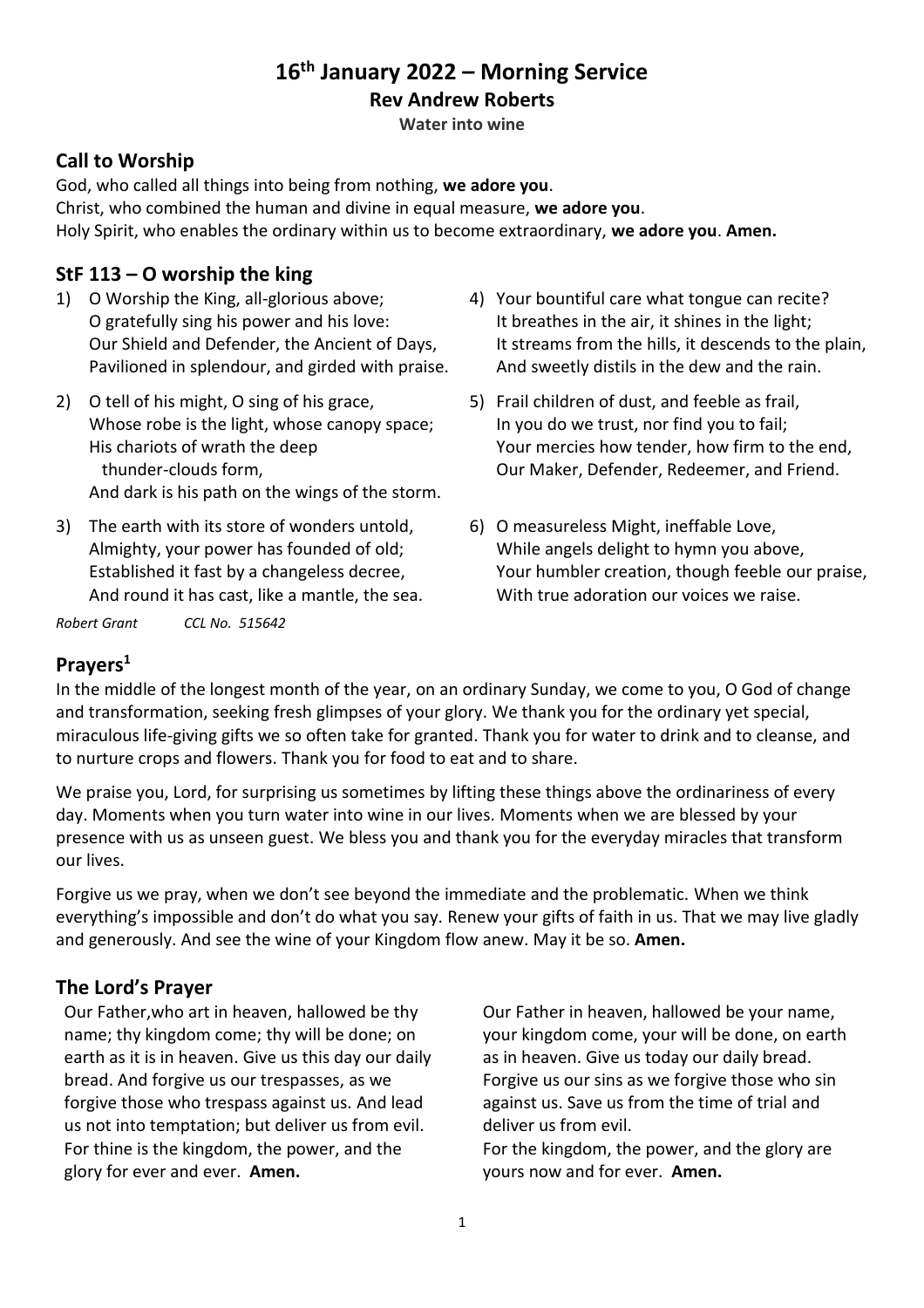### **Reading: Isaiah 62:1-5**

For Zion's sake I will not keep silent, and for Jerusalem's sake I will not rest, until her vindication shines out like the dawn, and her salvation like a burning torch. The nations shall see your vindication, and all the kings your glory; and you shall be called by a new name that the mouth of the LORD will give. You shall be a crown of beauty in the hand of the LORD, and a royal diadem in the hand of your God. You shall no more be termed Forsaken, and your land shall no more be termed Desolate; but you shall be called My Delight Is in Her, and your land Married; for the LORD delights in you, and your land shall be married. For as a young man marries a young woman, so shall your builder marry you, and as the bridegroom rejoices over the bride, so shall your God rejoice over you.

## **Comment**

Marriage is a practice that is as old as human civilisation. At its best, it is the kind of institution that gives people and communities joy in the humdrum of life. Think of the best weddings you've been to – they bring people together to celebrate with singing, partying and an escape from daily life.

It is this vision of God's community lifted up in marriage and relationship that Isaiah celebrates in this week's reading. Perhaps some of the language strikes us as strange and old-fashioned, or patriarchal. The idea that the 'land' shall be married is odd for us. However, Isaiah wants to say to a people healing after their time in exile that their community will be holy and blessed, as a marriage is holy and blessed. God will heal the broken parts of the Promised Land that had previously been damaged. The people have come back to the Promised Land and God rejoices. In the ordinary run of life, there will be song and celebration. There will be a new start. We celebrate that in our next two hymns.

### **StF 66 – The steadfast love of the Lord never ceases**

The steadfast love of the Lord never ceases, His mercies never come to an end. They are new every morning, new every morning, Great is thy faithfulness, O Lord; Great is thy faithfulness. *Edith McNeil © 1974, 1975 Celebration CCL No. 515642*

## **StF 164 – Your words to me are life and health**

- 1) Your words to me are life and health; They fortify my soul, Enable, guide, and teach my heart To reach its perfect goal.
- 2) Your words to me are light and truth; From day to day they show Their wisdom, passing earthly lore, As in their truth I grow.
- 3) Your words to me are full of joy, Of beauty, peace, and grace; From them I learn your blessed will, Through them I see your face.
- 4) Your words are perfected in One, Yourself, the living Word; Within my heart your image print In clearest lines, O Lord.

*George Currie Martin CCL No. 515642*

#### **Reading: John 2.1-11**

On the third day there was a wedding in Cana of Galilee, and the mother of Jesus was there. Jesus and his disciples had also been invited to the wedding. When the wine gave out, the mother of Jesus said to him, 'They have no wine.' And Jesus said to her, 'Woman, what concern is that to you and to me? My hour has not yet come.' His mother said to the servants, 'Do whatever he tells you.' Now standing there were six stone water-jars for the Jewish rites of purification, each holding twenty or thirty gallons. Jesus said to them, 'Fill the jars with water.' And they filled them up to the brim.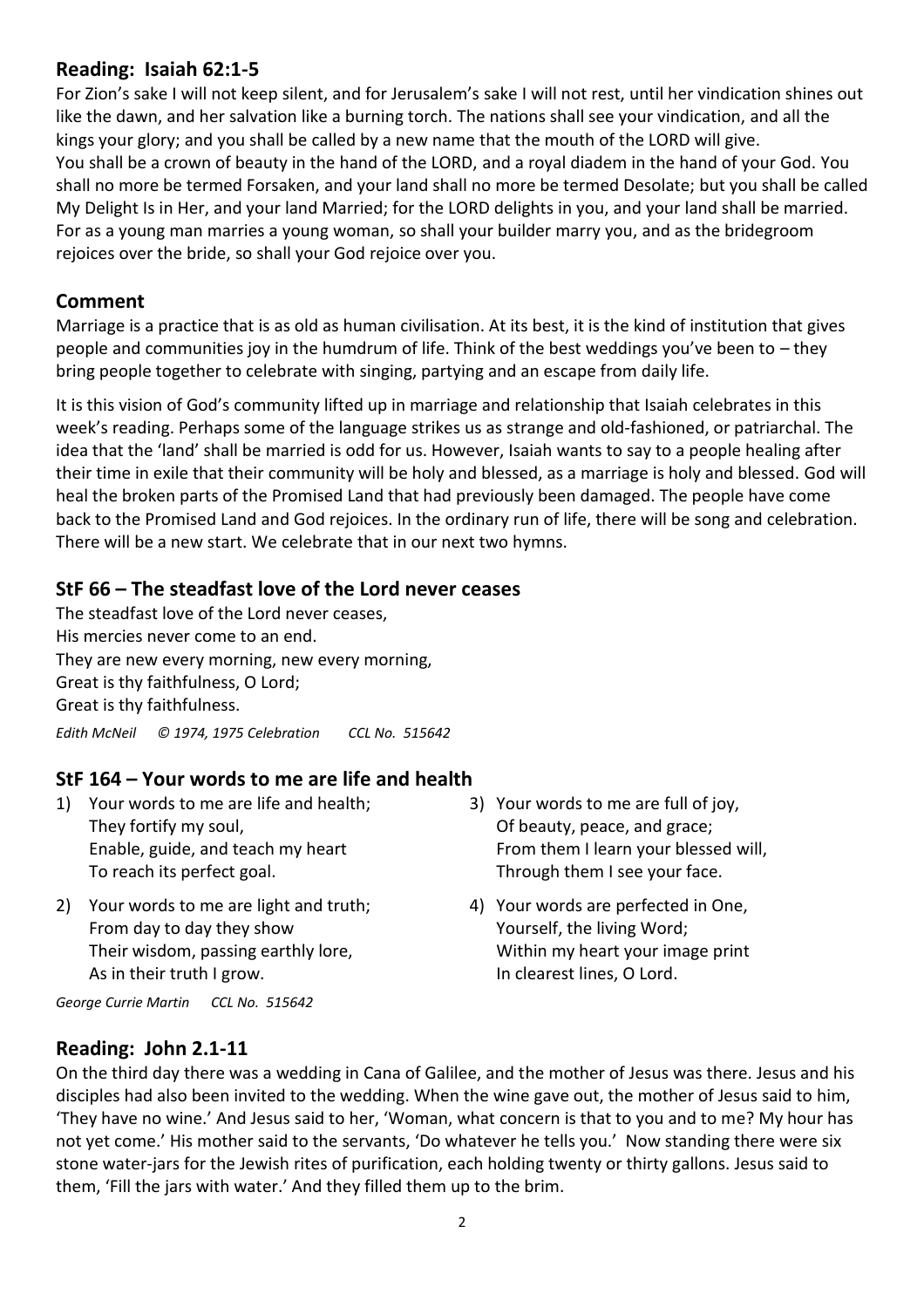He said to them, 'Now draw some out, and take it to the chief steward.' So they took it. When the steward tasted the water that had become wine, and did not know where it came from (though the servants who had drawn the water knew), the steward called the bridegroom and said to him, 'Everyone serves the good wine first, and then the inferior wine after the guests have become drunk. But you have kept the good wine until now.' Jesus did this, the first of his signs, in Cana of Galilee, and revealed his glory; and his disciples believed in him.

## **Address**

Wedding receptions seem to be getting ever more extravagant these days. When my parents got married their reception was held in the Church Hall and the wedding breakfast was a buffet provided by members of the Church. And all those present had a great time. At the most recent wedding reception we went to there was, amongst other things, a sweet factory for the children and at each table a full chef's outfit for one of the guests to wear as they carved the joint of meat that was brought to the table.

Wedding planners are earning a small fortune but I suspect none of them have yet produced a wedding that has been talked about as much as that which took place at Cana in Galilee, a few miles to the west of Jesus' home town of Nazareth. It was here, according to John, that Jesus performed the first of his signs, or symbolic acts that revealed Jesus' true identity and important truths about the kingdom of God. This first sign involved helping a family hosting a wedding celebration out of a very embarrassing situation. They had no wine. As becomes customary in John's Gospel someone alerts Jesus to the problem. In this case it is Mary, Jesus' mother. Then, as also becomes customary in John's Gospel, Jesus works with those present to address the issue in a glorious way. Here changing ordinary water into extraordinary wine. Lots and lots and lots of extraordinary wine. About 120 gallons of the stuff.

Notice how the sign happens on 'the third day'. John's Gospel makes repeated use of the notion of the 'third day'. It is a feature of Jesus' first sign and of his seventh and last sign, the raising of Lazarus. It is also a foreshadowing of God's definitive work of love and greatest sign: the resurrection of Jesus on the third day after his crucifixion. What would it mean for us to act as people of the third day? If today is 'day one', then day three is 'the day after tomorrow'. People sometimes say, 'You never know what tomorrow may bring.' How much more is that true of the day after tomorrow? If we are people of the third day, what does this tell us about hope in God?

It can be tempting, as people shaped in part by the cynical culture we live in, to read a well-known miracle story such as this one with great suspicion. Perhaps, we say, it is nothing more than a conjuring trick. And people have said the very same thing of the resurrection of course. We might think that people 'back then' were just more credulous than us. But this doesn't do justice to John's account. Consider, for example, the person whose job it was to taste the wine. This 'first drinker' or 'steward' is no naïve fool, easily tricked. He would have officiated at many weddings. When he is offered the new wine, his first reaction is to come up with a rational explanation: given that people serve the good wine first, and then the poor wine once everyone is drunk, this must mean that the bridegroom is exceptionally generous! He may or may not have been, but the sign performed by Jesus points us to the truth that the God of miracle and wonder is. In the middle of an ordinary event, a wedding, God reveals his exceptional generosity and extraordinary hospitality. God upends the expectations.

I wonder what part openness to miracle and wonder play in our faith and discipleship? Have the cares and trials of the years closed our eyes and hearts and minds and imaginations to such possibilities? Do we sense what God is calling us to be and do, but hold back because we might end up looking stupid? Maybe we need to hear again the words of Mary to the servants. 'Do whatever he tells you' (John 2:5). Next week I will be attending the funeral of someone who was instrumental in me becoming a follower of Jesus and doing what I do. His name is Alun Davies, a most wonderful person who encouraged many, many young people to follow Jesus. Alun would always say he was nothing special, pointing out that all he left school with was his cycling proficiency. I was 'thick as a docker's sandwich' he would joke.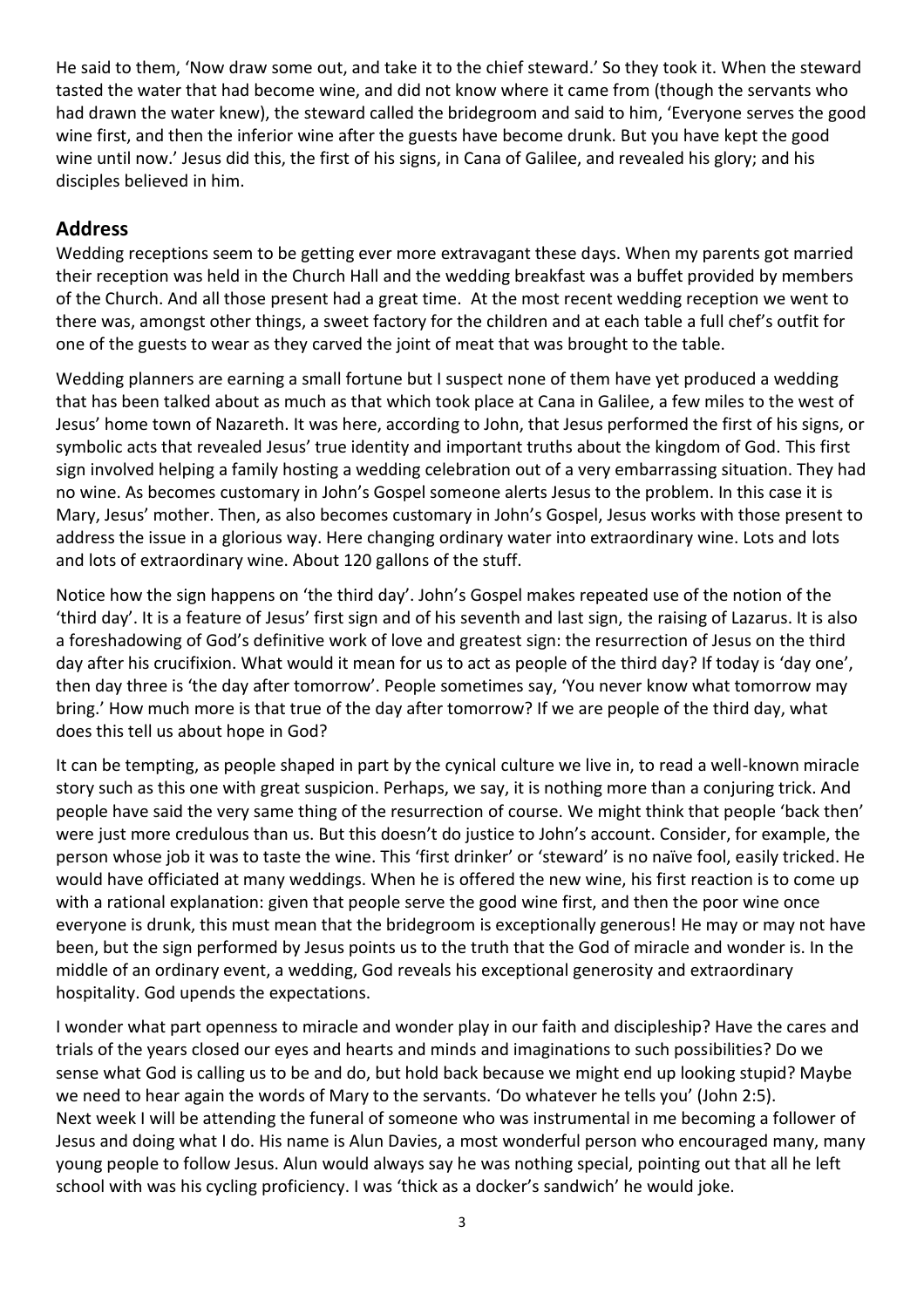But like the steward at the wedding in Cana he was no fool. In fact, he was very smart and savvy going on to develop several very profitable businesses – with a few failures en route such as the chip vending machine which was not the best idea ever.

Alun taught me many important things. One of which was to trust God in prayer in all of life, including business. For a couple of years, I use to meet with Alun and Sylvia (our then Minister's wife) at 9am on a Sunday to pray before the morning service. I will never forget the morning when Alun came and asked Sylvia and I to pray for him because he was thinking of starting a new business. If he was going to start that business, he wanted to be sure it was what God wanted him to do (maybe he'd learnt from the chip vending machine episode). He wanted to 'Do whatever he tells you'. So we prayed and Alun had the assurance that he should go ahead. He did and that enterprise went on to do very well. So well in fact that it enabled him and his dear wife Rose to fund a significant piece of Christian children's work for several years.

In John's Gospel, signs always proclaim God's love for us in the middle of our ordinary lives. In our work, our businesses, our retirements, our family and community life. They encourage us to seek and to see God doing extraordinary things in our everyday ordinary lives. At the beginning of a New Year, after two very trying years, maybe God is calling us to open our eyes and hearts and imaginations to the possibilities of transformation and with faith and exaptation to see more signs of his love and wonders of his grace. May it be so. Amen.

# **StF 45 – Earth's creator (Verses 1-7 & 11)**

- 1) Earth's creator, everyday God, Loving Maker, O Jesus, You who shaped us, O Spirit, Recreate us, come, be with us.
- 2) In your presence, everyday God, We are gathered, O Jesus, You have called us, O Spirit, To restore us, come, be with us.
- 3) Life of all lives, everyday God, Love of all loves, O Jesus, Hope of all hopes, O Spirit, Light of all lights, come, be with us.
- 4) In our resting, everyday God, In our rising, O Jesus, In our hoping, O Spirit, in our waiting, Come, be with us.
- 5) In our dreaming, everyday God, In our daring, O Jesus, In our searching, O Spirit, In our sharing, come, be with us.
- 6) God of laughter, everyday God, God of sorrow, O Jesus, Home and shelter, O Spirit, Strong and patient, come, be with us.
- 7) Way of freedom, everyday God, Star of morning, O Jesus, Timeless healer, O Spirit, Flame eternal, come, be with us.
- 11) Alleluia, everyday God, Now and always, O Jesus, Alleluia, O Spirit, Through all ages, come, be with us.

*Bernadette Farrell © 1996 Bernadette Farrell CCL No. 515642*

# **Prayers<sup>2</sup>**

Lord, we pray for your Church today, gathering all around the world, whether in tiny chapels or in great cathedrals, to praise you, to hear your word, and to meet you in bread and wine. Help us to unite behind the great commission of Christ, to go through the world, turning its water of ordinariness into the wine of your kingdom and make disciples of all nations.

**Lord, help us to turn the water of the world into the wine of your kingdom: in your mercy, hear our prayer.**